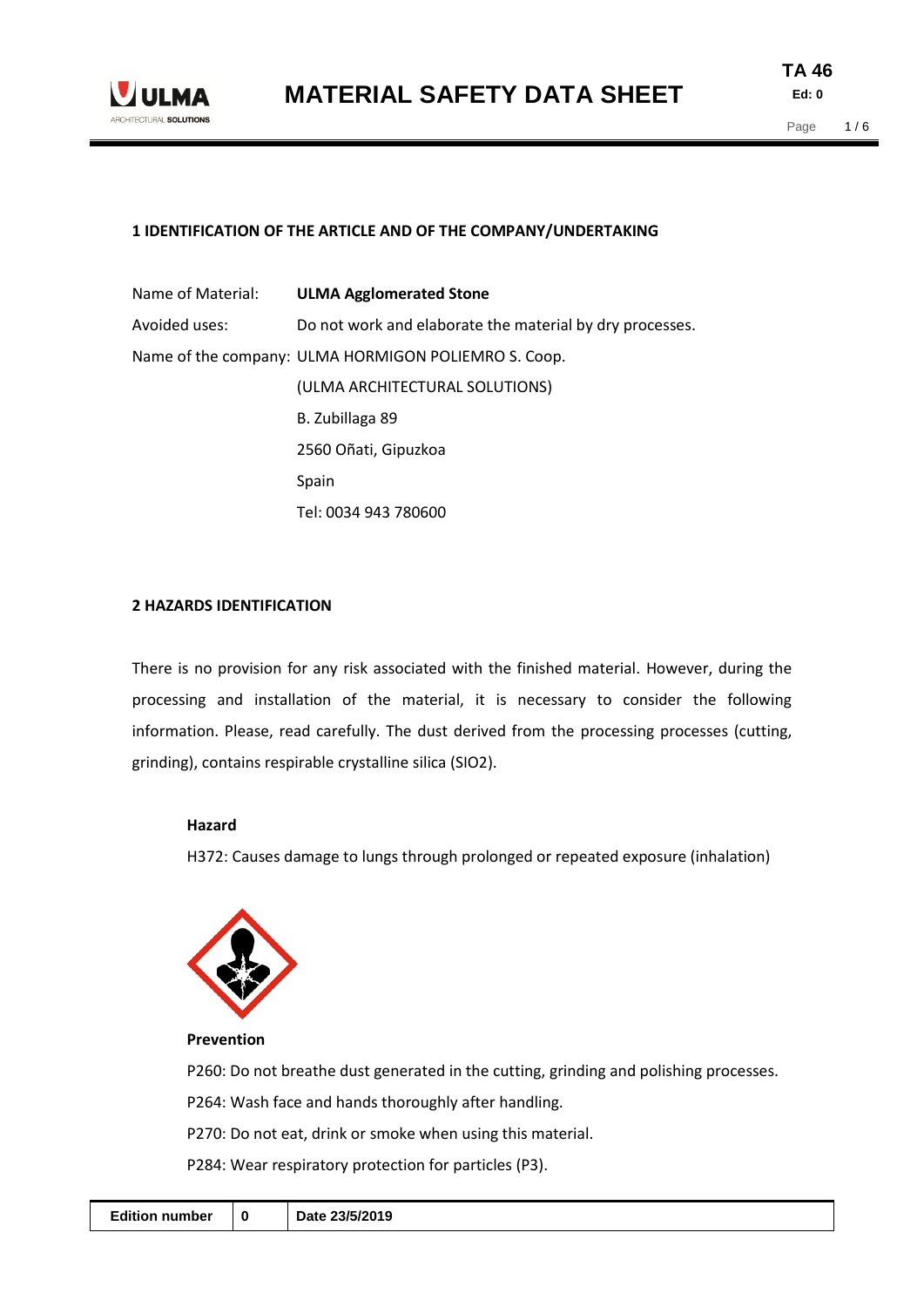

#### **First aid measures**

P314: Get medical advice/attention if you feel unwell. P501: Dispose of scrap material in accordance with local regulation

#### **3. COMPOSITION/INFORMATION ON INGREDIENTS**

General description of the components: The material is made up of inorganic mineral deposits (85-90%), including, but not limited to, silica sands, calcium carbonate, basaltic aggregates and others, polyester (7-15%), pigments and additives (<5%). Content of crystalline silica 50-70%

#### **4 FIRST AID MEASURES**

The finished material does not require special measures. The following is applicable for the process of fabrication and cutting.

Contact with eyes: Keep your eyes open and wash thoroughly with lots of water.

Contact with skin: Wash with soap and water.

Inhalation: Bring the affected employee to a well-ventilated place. Additional ventilation may be required if the employee has suffered a serious reaction. Properly ventilate the work area. Seek medical advice if you feel unwell

#### **05 FIREFIGHTING MEASURES**

| Fire classification:        | Category B s2 d0 according to EN 13501-1                                 |
|-----------------------------|--------------------------------------------------------------------------|
|                             | Suitable extinguishing agents: Any suitable agent for surrounding fires. |
| <b>Protection Equipment</b> | Depending on the surrounding fire, face shield should be worn.           |

| <b>Edition number</b><br>Date 23/5/2019<br>0 |
|----------------------------------------------|
|----------------------------------------------|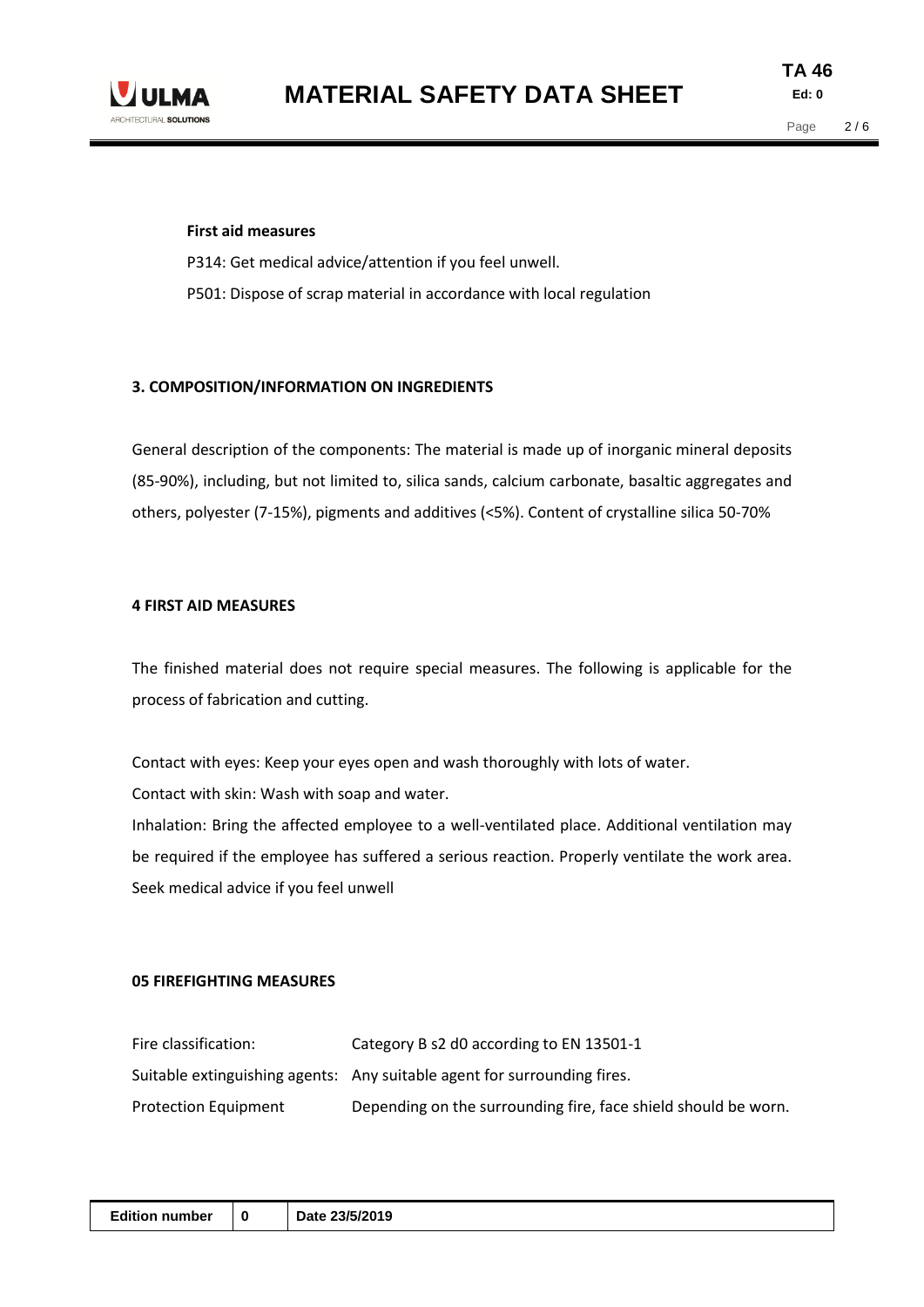

#### **06 ACCIDENTAL RELEASE MEASURES**

The product does not represent risk of spillage.

## **07 HANDLING AND STORAGE**

#### **Manual handling**

Wear helmet, safety shoes, safety glasses and gloves during the handling and storage operations of the product.

## **Environmental protection precautions.**

We recommend the use of water-cooled tools to prevent the creation of dust.

**Storage**. It should be properly stored in a closed and covered place. Avoid strong impacts that may cause the material to break. Keep away from ignition sources

# **08 EXPOSURE CONTROLS/PERSONAL PROTECTION**

**Exposure limit values**. There is no provision for any risk associated with the finished product. Nevertheless, in cutting, grinding, etc processes dust containing silica (SiO2) may be generated. Check the limits applicable under the regulations of each country.

The user has the responsibility to carry out a risk evaluation of dust exposure according to the local risk prevention law.

# **Exposure Controls for manufacturing, processing and installation**

The manufacturer recommends methods that involve the use of water in the processing of this product such as cutting, grinding, etc Dust derived from these processes could contain silica (SiO2).

| <b>Edition number</b> | 0 | 23/5/2019<br>∧ חteת |
|-----------------------|---|---------------------|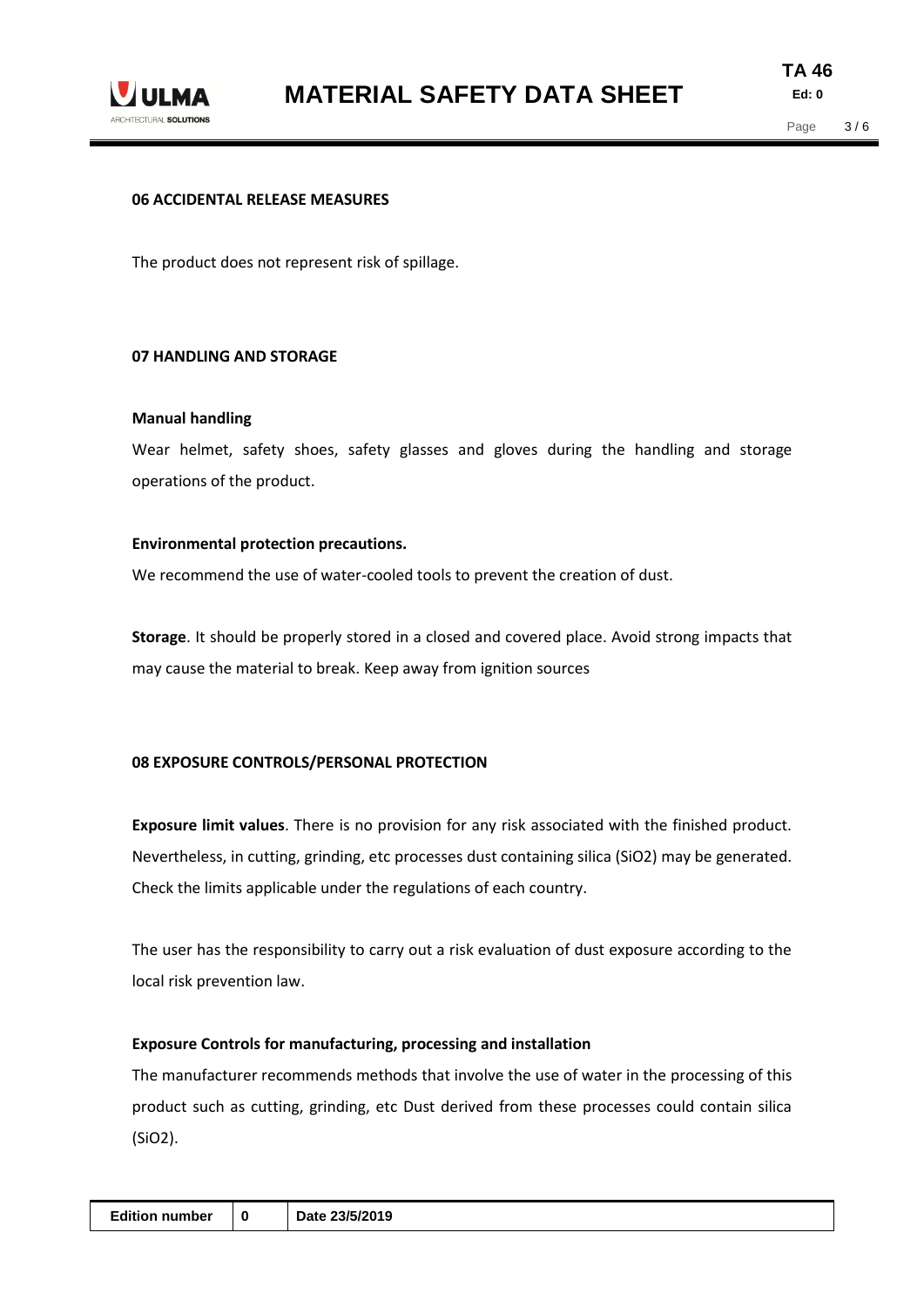

Long term exposure to dust derived from the product processing such as cutting, grinding, etc. without the use of suitable protection may cause serious deseases including pneumoconiosis such as silicosis, as well the deterioration of other lungs diseases such as bronchitis, emphysema, etc.

Exposure to dust may be monitored and controlled with suitable control measures such as:

- Machinery and tools involving the use of water.
- Natural and/or mechanical ventilation systems that ensure the renewal of air in the work place.
- Cleaning and maintenance. Use of vacuum and/or water cleaning systems, avoid sweeping and the use of compressed air, which creates dust. Preventive maintenance programmes of the installations to ensure the correct conditions of order, cleaning and operation of work equipment.
- Respiratory protection for P3 type particulates according to EN 143:2001 and its revisions EN 143/AC 2002, EN 143/AC 2005, including working with water as a dustreducing agent during the preparation of the ULMA product.
- Hand Protection. Recommended use of gloves to avoid the risk of cutting when handling pieces.
- Eye protection. Recommended use of eye protection.
- Skin protection. Skin protection is not necessary but it is recommended that work clothes are worn to avoid the contact of dust with skin. Wash hands and face with soap and water to remove dust before breaks and at end of the shift.
- Work clothes: do not clean up using compressed air, use vacuum cleaning methods.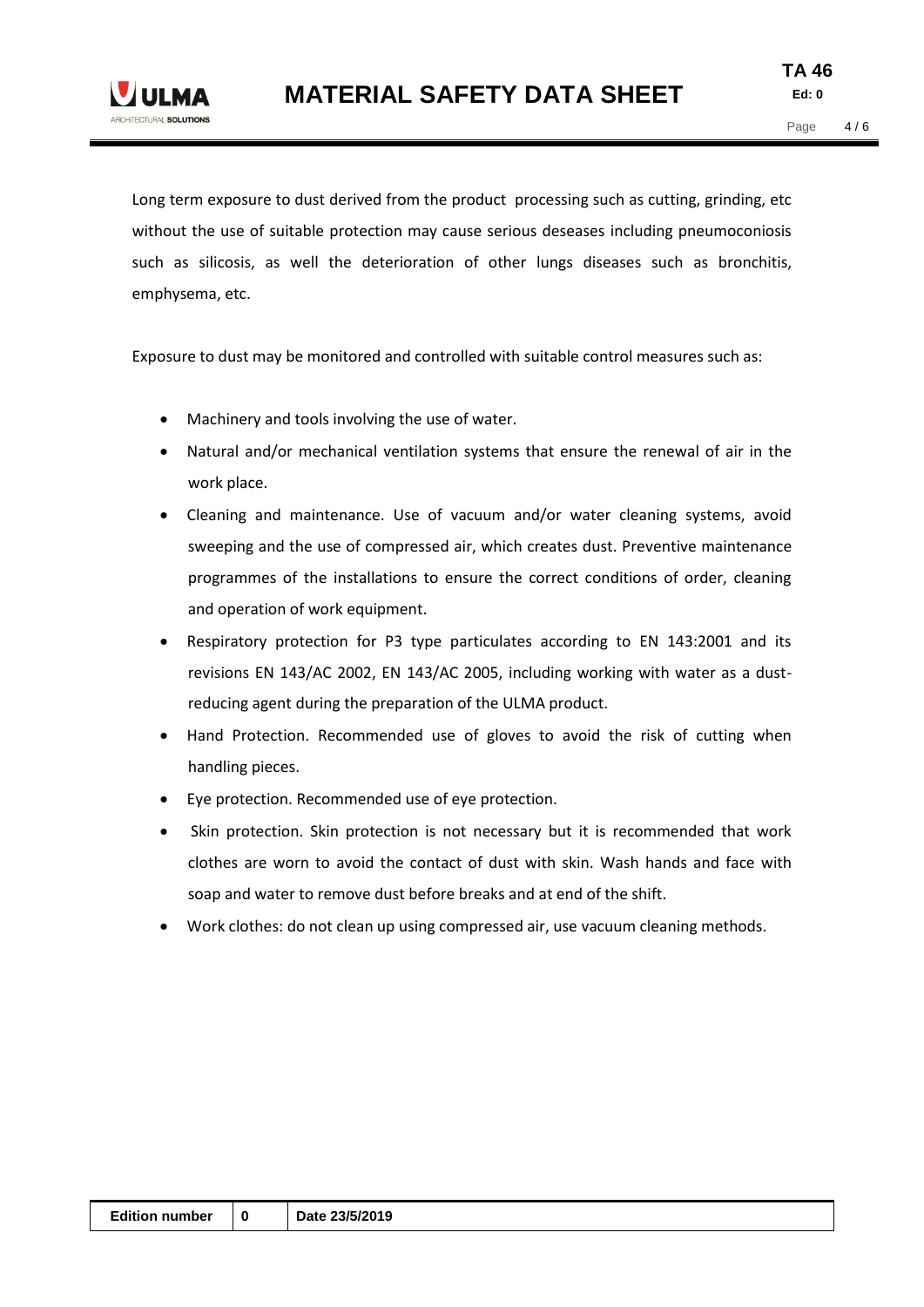

**TA 46 Ed: 0**

#### **09 PHYSICAL AND CHEMICAL PROPERTIES**

Apect: Solid Colour: Commercial range. Odour: Odourless. pH: N/A. Miscibility (in water): N/A. Density: 2200 -2400 kg/m3

#### **10 STABILITY AND REACTIVITY**

Reactivity: The material is stable under normal use conditions Conditions to avoid: Avoid contact with surfaces at temperatures above 150 º C. Avoid strong impacts that may cause the material to break. Decomposition products: No dangerous decomposition products known.

#### **11 TOXICOLOGICAL INFORMATION**

Dust derived from the product processing such as cutting, grinding, etc could contain respirable crystalline silica (SiO2).

Long term exposure and/or mass fraction of respirable crystalline silica may cause severe damage to health including pulmonary fibrosis and pneumoconiosis such as silicosis, as well the deterioration of other lungs diseases such as bronchitis, emphysema, etc. The main symptom of silicosis is the reduced capacity of the lung. Persons affected by silicosis have a higher risk of suffering from lung cancer.